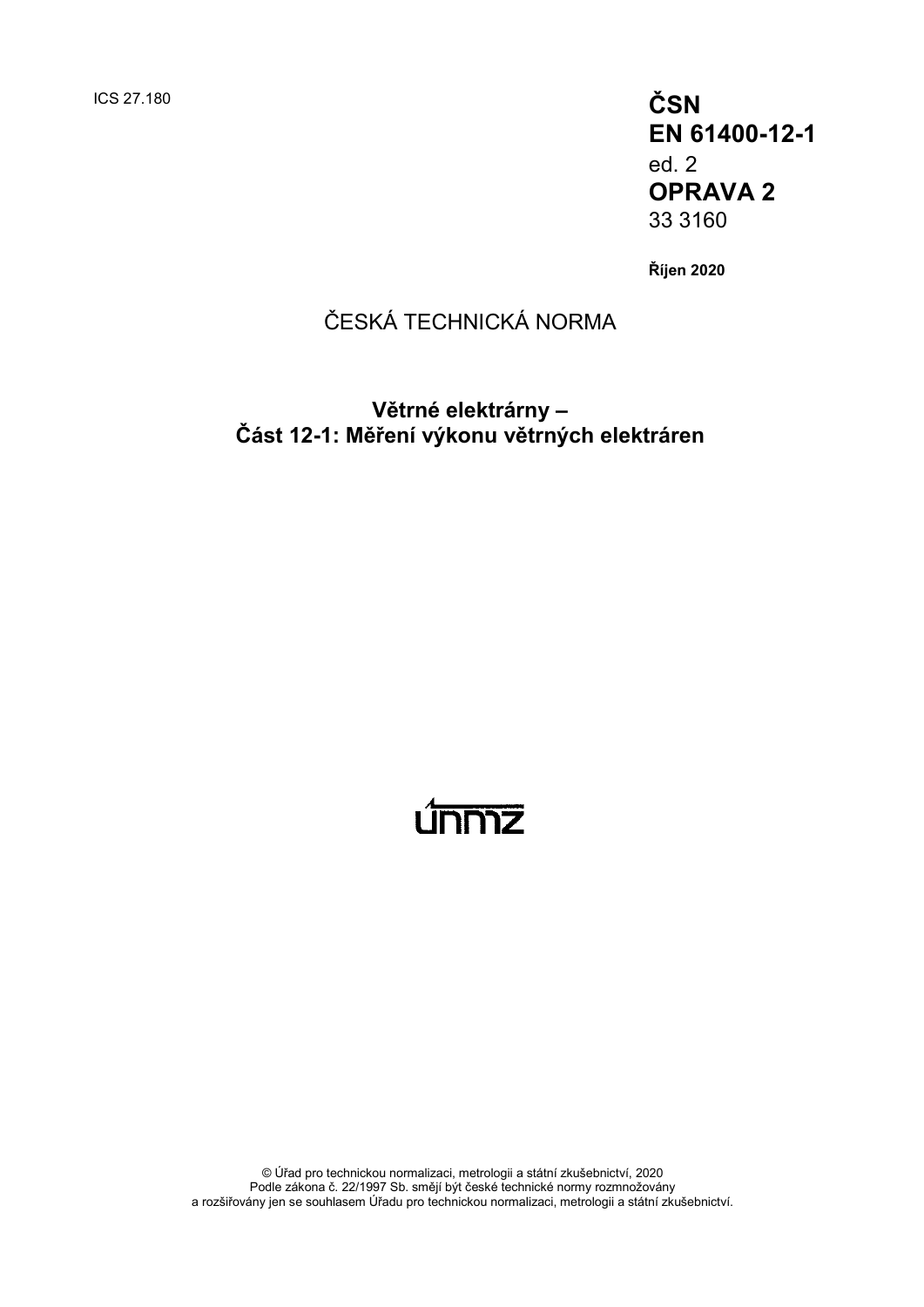ČSN EN 61400-12-1 ed. 2/Opr. 2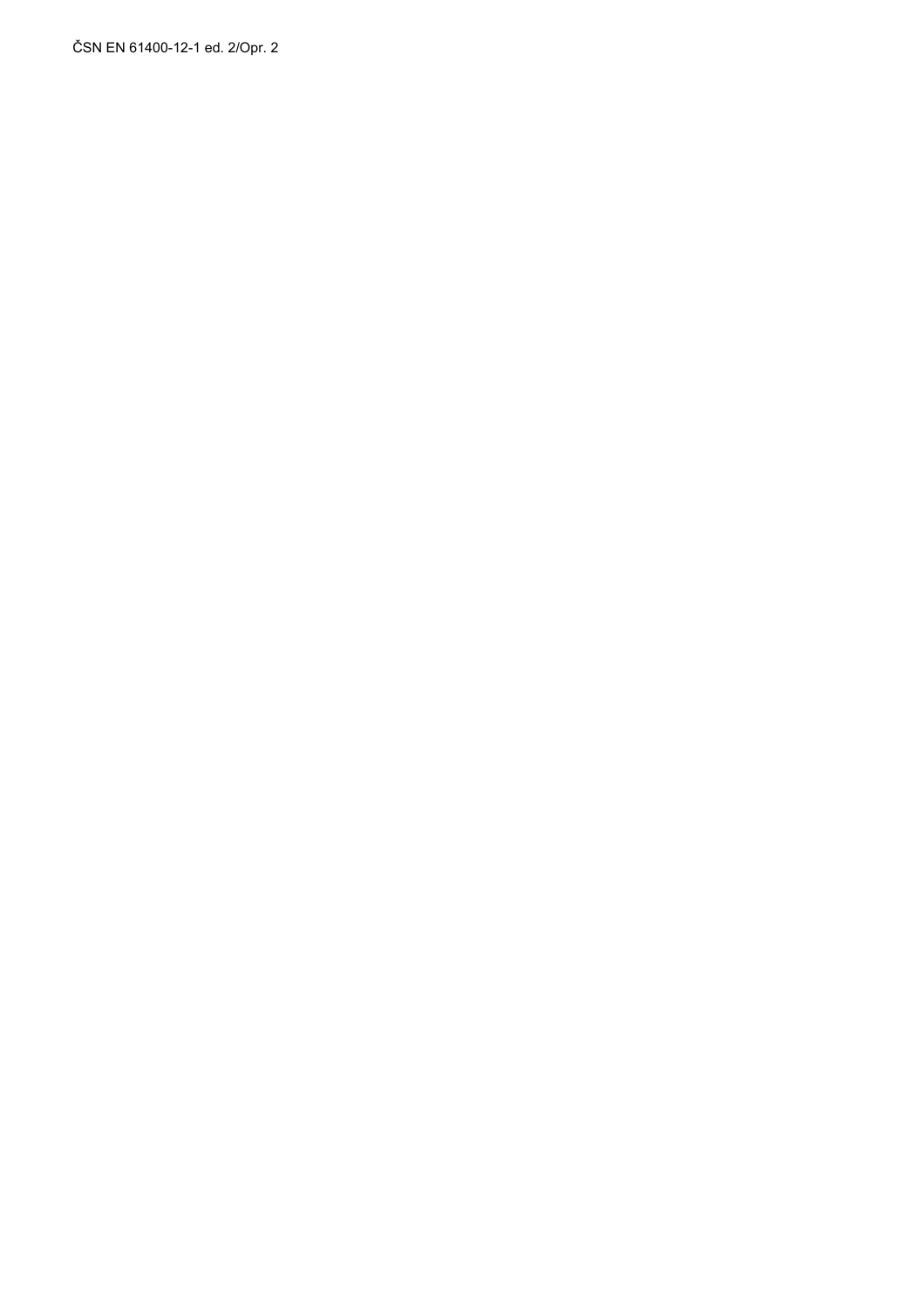# EUROPEAN STANDARD NORME EUROPÉENNE EUROPÄISCHE NORM

## **EN 61400-12-1:2017/AC:2020- 04**

April 2020

ICS 27.180

English Version

#### Wind energy generation systems - Part 12-1: Power performance measurements of electricity producing wind turbines (IEC 61400-12-1:2017/COR2:2020)

Systèmes de génération d'énergie éolienne - Partie 12-1: Mesures de performance de puissance des éoliennes de production d'électricité (IEC 61400-12-1:2017/COR2:2020)

 To be completed (IEC 61400-12-1:2017/COR2:2020)

This corrigendum becomes effective on 10 April 2020 for incorporation in the English language version of the EN.



European Committee for Electrotechnical Standardization Comité Européen de Normalisation Electrotechnique Europäisches Komitee für Elektrotechnische Normung

**CEN-CENELEC Management Centre: Rue de la Science 23, B-1040 Brussels** 

© 2020 CENELEC All rights of exploitation in any form and by any means reserved worldwide for CENELEC Members.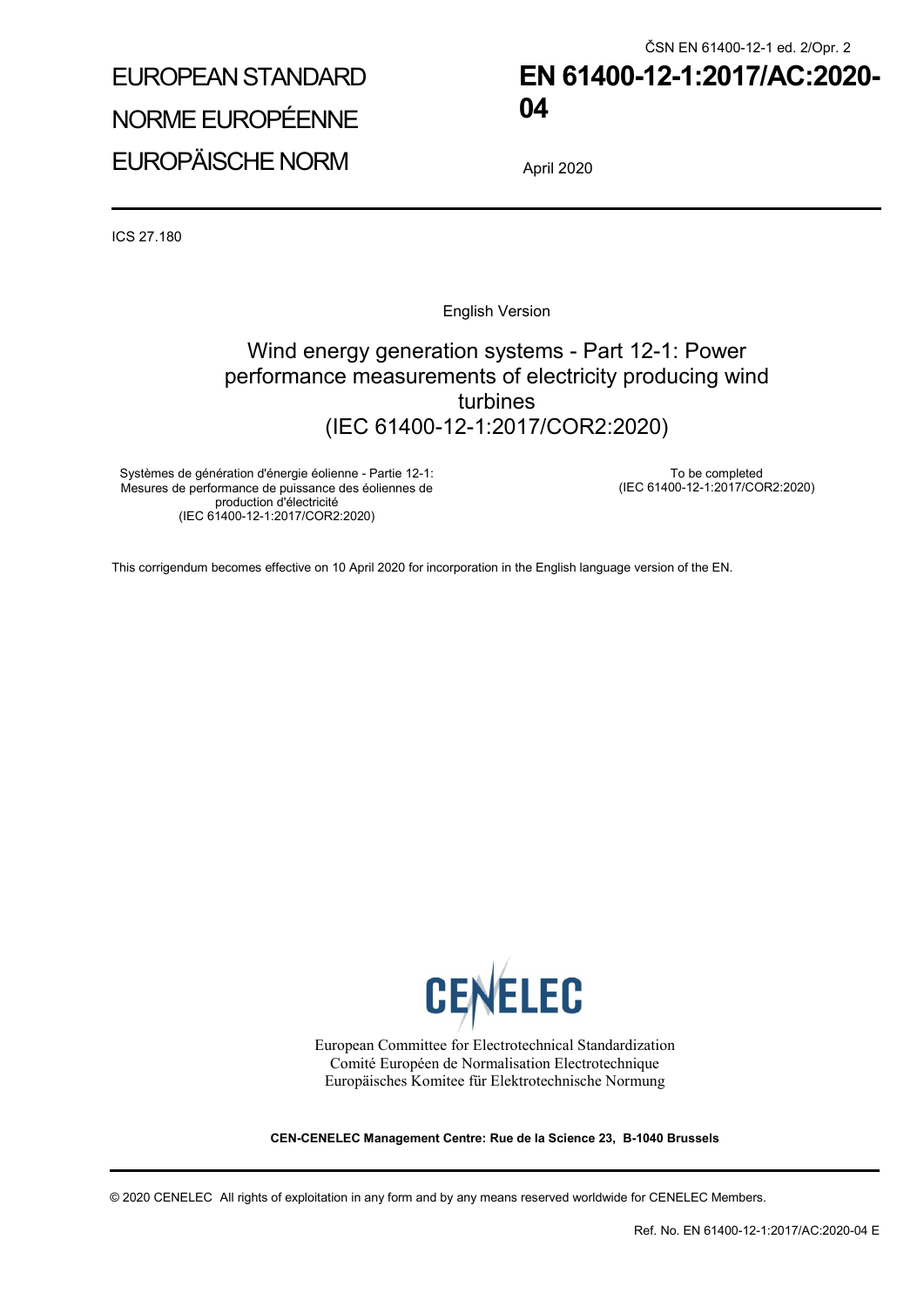EN 61400-12-1:2017/AC:2020-04

ČSN EN 61400-12-1 ed. 2/Opr. 2

#### **Endorsement notice**

The text of the corrigendum IEC 61400-12-1:2017/COR2:2020 was approved by CENELEC as EN 61400-12-1:2017/AC:2020-04 without any modification.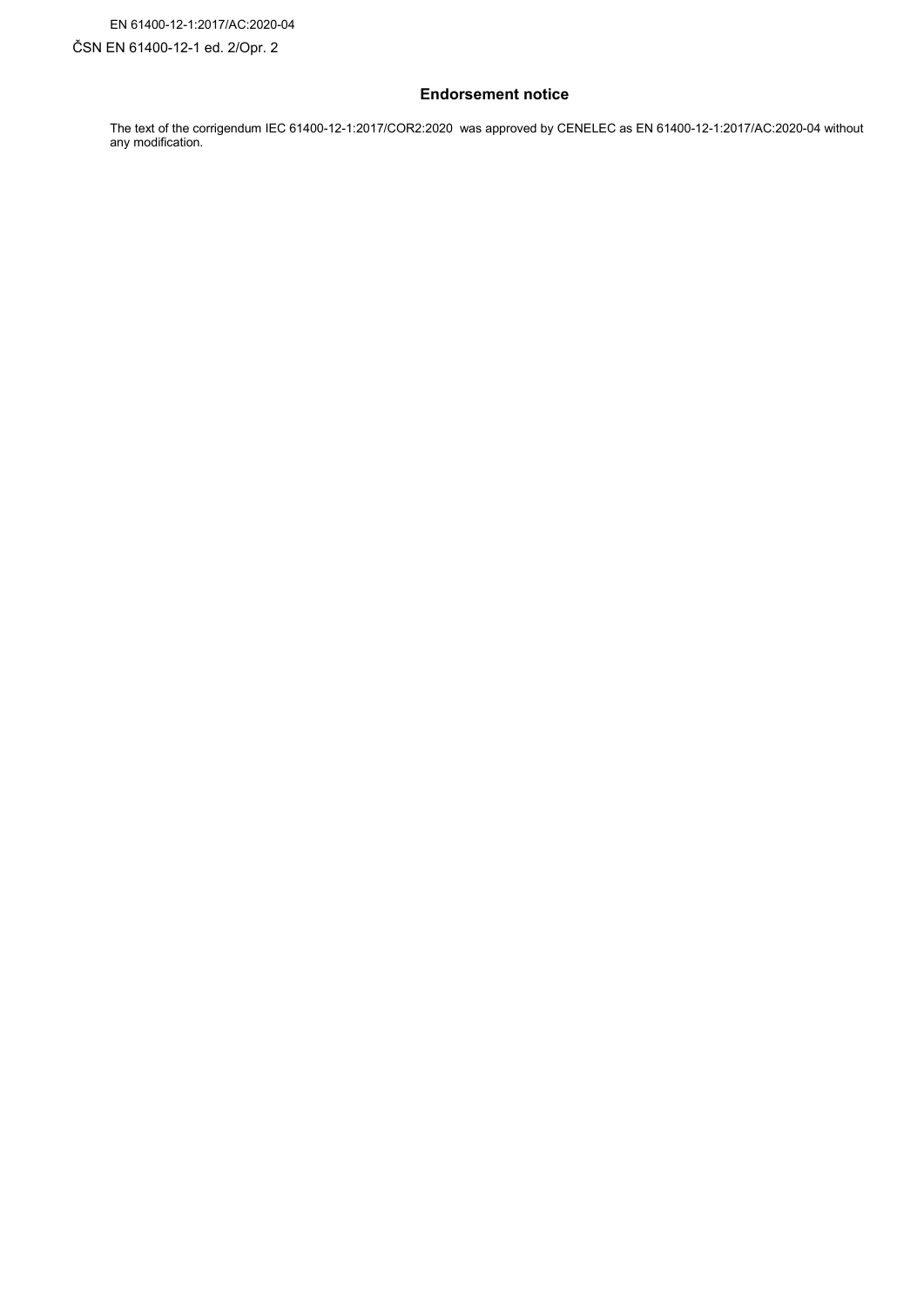IEC 61400-12-1:2017/COR2:2020 – 1 – © IEC 2020

### INTERNATIONAL ELECTROTECHNICAL COMMISSION COMMISSION ÉLECTROTECHNIQUE INTERNATIONALE

\_\_\_\_\_\_\_\_\_\_\_\_

**IEC 61400-12-1 Edition 2.0 2017-03**

**WIND ENERGY GENERATION SYSTEMS –** 

**Part 12-1: Power performance measurements of electricity producing wind turbines**

**IEC 61400-12-1 Edition 2.0 2017-03**

**SYSTÈMES DE GÉNÉRATION D'ÉNERGIE ÉOLIENNE –** 

**Partie 12-1: Mesures de performance de puissance des éoliennes de production d'électricité**

#### **CORRIGENDUM 2**

Corrections to the French version appear after the English text.

Les corrections à la version française sont données après le texte anglais.

#### **E.13.10 Combining uncertainties in the wind speed measurement from REWS due to** wind veer across the whole rotor  $u_{REWS,veer,i}$

*Replace the existing Equation E.51 with the following new equation:*

$$
c_{m,i} = \frac{\partial v_{\text{eq},i}}{\partial \varphi_{m,i}} = -\sin(\varphi_{m,i})\cos^2(\varphi_{m,i})\frac{A_m}{A} \frac{v_{m,i}^3}{v_{\text{eq},i}^2}
$$
(E.51)